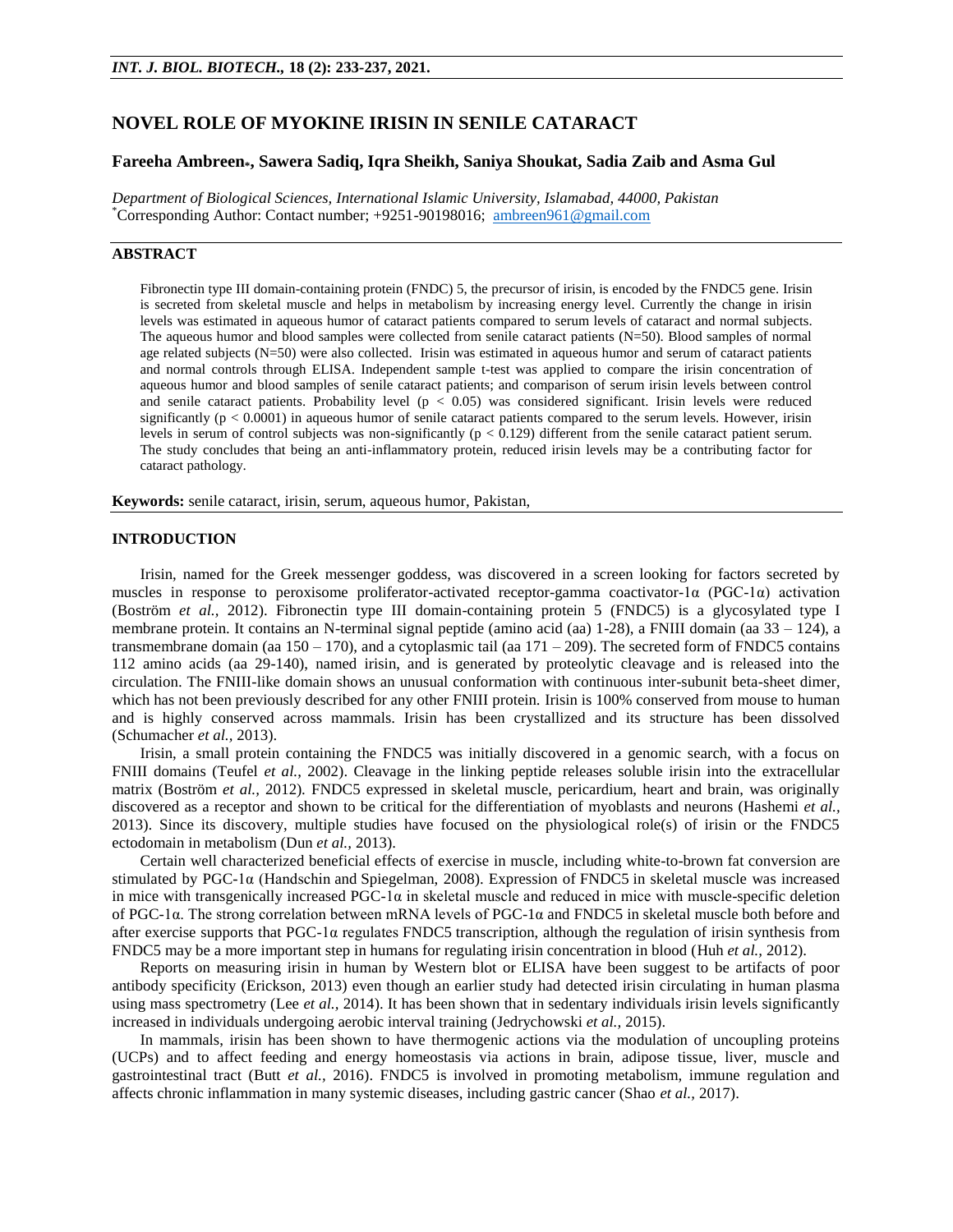Senile cataract is an age-related, vision-impairing disease characterized by gradual progressive thickening of the lens of the eye. It is the leading cause of treatable blindness worldly. Researchers worldwide have identified factors that may cause cataracts or are associated with cataract development. Besides advancing age, cataract risk factors include ultraviolet radiation, diabetes, hypertension, obesity, smoking, prolonged use of corticosteroid medications, statin medicines used to reduce cholesterol, previous eye injury or inflammation etc. (Raman *et al.,* 2010).

It has been studied that protein destabilization leads to partially unfolded, aggregation-prone intermediates and the formation of insoluble, light-scattering protein aggregates. These aggregates either include or overwhelm the protein chaperone content of the lens. Dysregulation of calcium ion content within the lens is also implicated in cataract formation via activation of calpain proteases. Though they play a role in normal lens development and function their inappropriate over-activation could lead to cataract formation (Wang *et al.,* 1994).

In addition it has been suggested that oxidation may be an initiating contributor in the sequence of events leading to cataract (Cekić *et al.,* 2015). It has been suggested that irisin is a metabolic protective hormone being an oxidative stress marker (Bjørklund, *et al.,* 2017). Therefore, the current study was carried out to analyze irisin levels in serum and aqueous humor of senile cataract patients, in order to analyze that which factors are involved in this pathology.

### **MATERIAL AND METHODS**

It was a cross-sectional, case-control study. The study conformed to the tenets of Declaration of Helsinki (Rennie, 1997). The cataract patients and control subjects were selected from the Christian Hospital, Taxila. Study was formally approved by the Bio-Ethical Committee, Department of Bioinformatics and Biotechnology, International Islamic University, Islamabad, Pakistan (Protocol # BEC-FBAS-BIBT-05) and Christian Hospital Taxila, Pakistan. Written informed consent was obtained from each subject after narrating the study procedures to each one of them.

Cataract patients of both genders were selected through the inclusion criteria; age limit between 40-70 years, no other ocular disease. Subjects aged below 50 and above 70 years with any other ocular complication were excluded from the study. Control subjects of the same age range having no symptoms of cataract were selected for the study. Body weight, duration of disease, history of diabetes and hypertension was recorded in a predesigned study Performa.

Blood (3 mL) was aspirated from cubital vein of all the selected subjects using fresh syringes after cleaning the area with alcohol swab. It was shifted to serum separation tubes (BD Vacutainers, UK) and centrifuged at 10,000 rpm (Eppendorff 5810R, Germany) for 5 min to separate serum. Serum was shifted to micro centrifuge tubes (Axygen Inc, USA).

Aqueous humor samples of the cataract patients were taken from limbus of eye after thorough screening of patient regarding ocular history during cataract surgery with the help of air-filled syringes and transferred to micro centrifuge tubes (Axygen Inc, USA). Both serum and aqueous humor samples were stored at -80 ºC until analysis (Fleury *et al*., 2001).

The *in vitro* quantitative analyses of human irisin concentration in serum and aqueous humor was carried out through Sandwich-Enzyme Linked Immunosorbent Assay (ELISA) using commercially available kit (Elabscience, USA). The micro-ELISA plate provided in kit was pre-coated with an antibody specific to FNDC5. The recommended standard concentrations were as follows: 50, 25, 12.5, 6.25, 3.125, 1.563, 0.781, 0 ng/ml. Standards and samples were added to the appropriate micro-ELISA plate wells and combined with the specific antibody. Then a biotinylated detection antibody specific for FNDC5 and Avidin-Horseradish Peroxidase (HRP) conjugate was added to each micro plate well successively and incubated. Free components were washed and the substrate solution was added to each well. Only those wells that contained FNDC5, biotinylated detection antibody and Avidin-HRP conjugate appeared blue in color. The enzyme-substrate reaction was terminated by the addition of a sulphuric acid solution and the color turned to yellow. The optical density (OD) was measured spectrophotometrically at a wavelength of 450 nm using ELISA plate reader (Shenzhen Huisong Technology, China). The OD value was proportional to the concentration of FNDC5 and concentration of irisin was calculated the in the samples by comparing the OD of the samples (Zabibah *et al*., 2019).

All statistical analyses were done through SPSS (version 20.0, Armonk, NY: IBM Corporation). Independent sample T test was applied to compare irisin levels in aqueous humor and serum of cataract patients. Similarly, comparison between serum irisin levels of control and cataract patients was carried out through independent sample t test. Significance level was set at  $P < 0.05$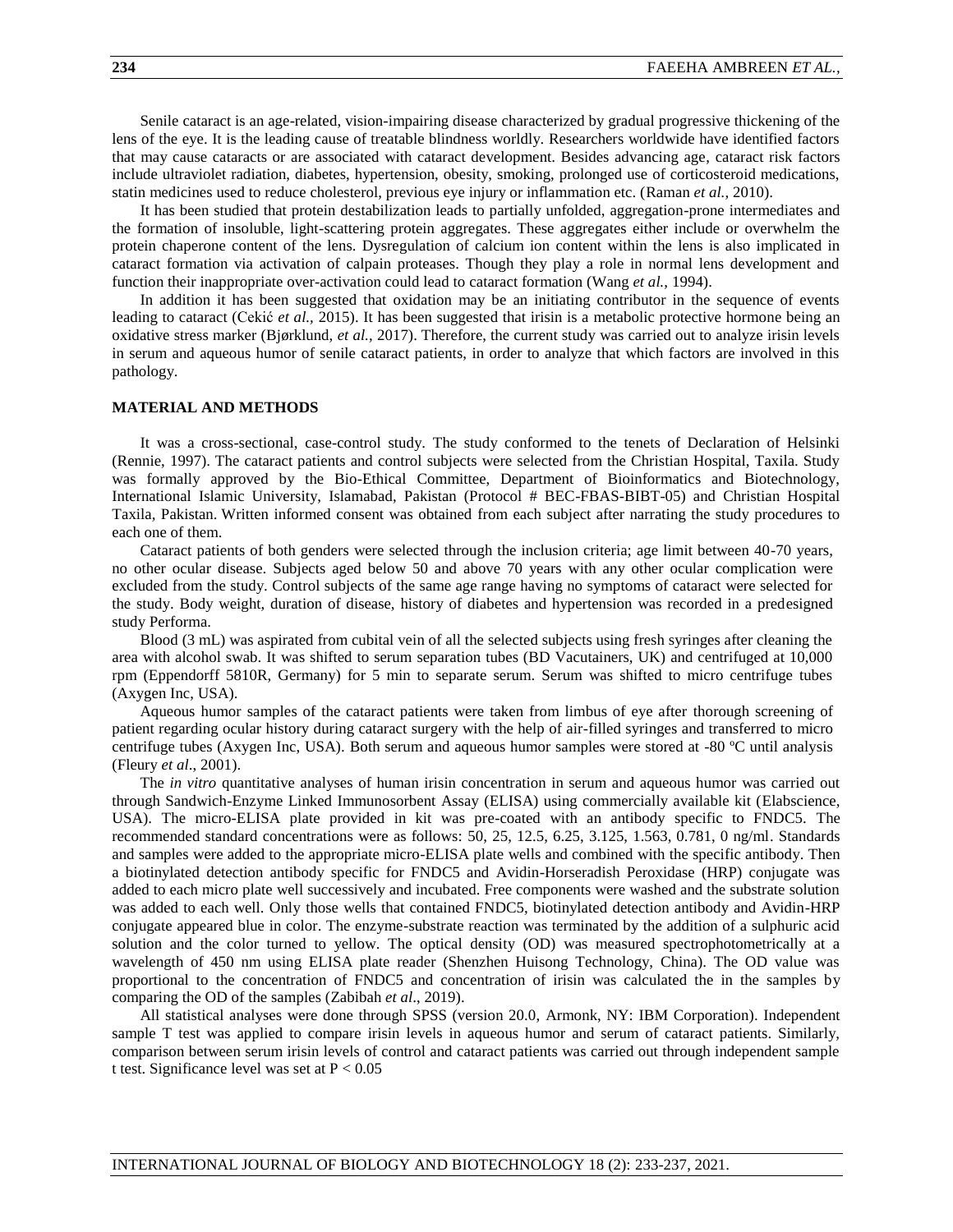### **RESULTS**

A total of N=50 cataract patients were selected for the study and same number of subjects (N=50) was taken as control. In cataract patient group 26 subjects were males and 24 were females. In control group 23 were males and 27 were females. Average age of patients was  $61.08 \pm 2.09$  years (range 50-70 years). The average age of the control subjects was  $61.16 \pm 1.09$  years (range 50-70 years). The frequency of patients that have 0-3 hours of sun exposure was 20 (40%), 18 (36%) patients had 4-6 hours sun exposure, 7 (14%) patients had 7-9 hours of a sunlight exposure day while 5 (10%) patients had sun exposure of almost 12 hours.

In control subjects, body weight of 27 (54%) subject ranged 40-70 Kg, 19 (38%) subjects had body weight in range 71-100 Kg and 4 (8%) subjects had body weight in range of 101-130 Kg. The body weight of 16 (32%) patients ranged 40-70 Kg, 31 (62%) patients had body weight in range 71-100 Kg and 3 (6%) patients had body weight in range of 101-130 Kg as shown in Table 1.

Only 10 (20%) control subjects were smokers while 40 (80%) were non-smokers. Hypertension was reported in 6 (12%) persons while 6 (12%) were diabetics. In cataract patients, 8 (16%) were smokers while 42 (84%) were non-smokers. Nine (18%) patients were hypertensive and 8 (16%) were diabetic patients.

Duration of cataract was less than 1 year in 10 patients (20%) and 1-3 years in 26 (52%), 4-6 years in 8 (16%) and 7-9 years in 6 (12%) patients. None of the patients was having intraocular pressure more than 20 mm Hg therefore not affected by glaucoma.

The serum irisin levels were significantly high ( $13.68 \pm 2.06$  ng/mL) in serum of cataract patients compared to their aqueous humor (1.95  $\pm$  0.39 ng/mL) (p < 0.0001; F=63.797). The irisin levels were non-significantly different between serum of control (14.83 $\pm$  6.48 ng/mL) and serum of cataract patients (13.68  $\pm$  1.24 ng/mL) (p< 0.129; F=2.397) as shown in Table 2.

#### **DISCUSSION**

Cataract is one of the leading causes of irreversible blindness worldwide. However, being a complex pathophysiology, senile cataract is yet to be fully understood. It is noticed that oxidation is an initiating step in overall process in the sequence of events leading to cataract. The pathology involves the surge of toxic biochemical reactions leading to aggregation of intracellular protein in eye (Cekić *et al.,* 2010).

The current study was carried out to examine the role of irisin in the pathology of cataract. The irisin levels in the aqueous humor of the cataract patients was significantly reduced compared to the serum of the patients. Irisin, a myokine is produced and secreted by acutely exercising skeletal muscles, is thought to bind white adipose tissue (WAT) cells via undetermined receptors (Bostrom *et al.,* 2012). Irisin has been reported to increase cellular mitochondrial density and expression of uncoupling protein-1, leading to increased energy expenditure via thermogenesis. Irisin may therefore offer potential as a therapeutic approach against metabolic diseases and the associated changes in ageing that are associated with them (Castillo-Quan, 2012). The metabolic role of irisin is characterized by increased energy expenditure and glucose homeostasis. Therefore, it would be logical that irisin and FNDC5 increase in response to aerobic or endurance exercise that are generally characterized by increased oxidative capacity and mitochondrial functions (Boström *et al.,* 2012).

Irisin has been studied to improve homeostasis and lipid profile along with metabolic parameters (Perakakis *et al.,* 2017). In addition, irisin has been studied to reduce the oxidative stress by reducing superoxide and peroixinitrite (Zhu *et al.,* 2015). Currently, irisin levels were significantly lowered in aqueous humor of senile cataract patients however these levels were non-significantly different in the serum of control and senile cataract patients. To our knowledge, this is the first study to examine the association of senile cataract and irisin protein levels in aqueous humor.

The study concluded that the irisin levels in aqueous humor of cataract patients is reduced compared to serum levels however there was no significant difference in the serum levels of control and cataract subjects. Therefore, it is evident that irisin play a role in reducing oxidative stress and thus might be a repressing factor for senile cataract.

#### **Acknowledgements**:

The authors thank all the participants of the study, the patients and the control subjects. The authors are thankful to Dr. Akhtar Nadeem and his staff in the Christian Hospital, Taxila, Pakistan, regarding the screening and sampling of patients. We are grateful to Mr. Rashid Natt and Mr. Amir Khurshid to extend laboratory facilities to carry out ELISA. The research was supported by the funds provided by Higher Education Commission (HEC), Islamabad, Pakistan. Authors declare that they have no conflict of interest.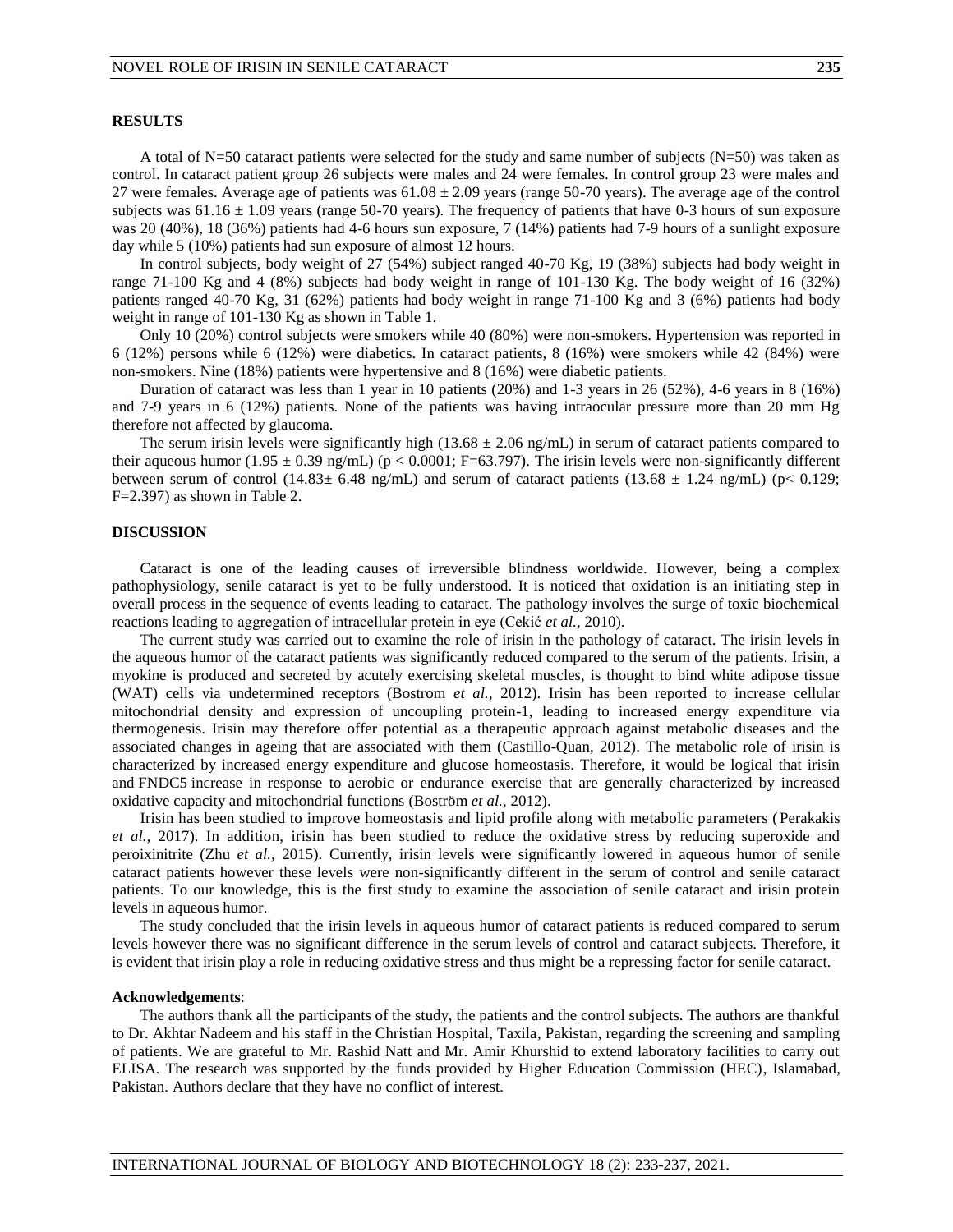| stanuaru cirol of mean). |                      |                          |  |
|--------------------------|----------------------|--------------------------|--|
| <b>Parameters</b>        | <b>Control Group</b> | <b>Cataract Patients</b> |  |
|                          | $(N=50)$             | $(N=50)$                 |  |
| Males                    | 23                   | 26                       |  |
| Females                  | 27                   | 24                       |  |
| M/F ratio                | 0.85/1               | 1.08/1                   |  |
| Age (years)              | $61.16 \pm 1.09$     | $61.08 \pm 2.09$         |  |
| Body Weight (Kg)         | $73.52 \pm 2.39$     | $77.77 \pm 1.94$         |  |

Table 1. Anthropomorphic analyses of control and cataract patients. (Age and body weight are expressed as mean  $\pm$ standard error of mean).

Table 2. Comparison of irisin levels (ng/mL) in control serum and serum and aqueous humor of cataract patients.

| <b>Samples</b> | Serum control    | <b>Serum patients</b> | <b>Aqueous humor patients</b> |
|----------------|------------------|-----------------------|-------------------------------|
|                | $(Mean \pm SEM)$ | $(Mean \pm SEM)$      | $(Mean \pm SEM)$              |

| Irisin levels $(ng/mL)$ | $14.83 \pm 6.48$ | $13.68 \pm 2.06$ | $1.95 \pm 0.39$                                                                                      |  |
|-------------------------|------------------|------------------|------------------------------------------------------------------------------------------------------|--|
|                         |                  |                  | *Shows $p < 0.0001$ significantly lowered than serum levels in patients; SEM: Standard error of mean |  |

#### **REFERENCES**

- Bjørklund, G. and Chirumbolo, S. (2017). Role of oxidative stress and antioxidants in daily nutrition and human health. *Nutrition*, 33:311-321.
- Boström, P., J., Wu, M.P. Jedrychowski, A. Korde, L. Ye, J.C. Lo, K.A Rasbach, E.A. Boström, J.H. Choi, J.Z. Long and S. Kajimura (2012). A PGC1-α-dependent myokine that drives brown-fat-like development of white fat and thermogenesis. *Nature*, 481(7382):463.
- Butt, Z.D., J.D. Hackett, H. Volkoff (2017). Irisin in goldfish (Carassius auratus): Effects of irisin injections on feeding behavior and expression of appetite regulators, uncoupling proteins and lipoprotein lipase, and fastinginduced changes in FNDC5 expression. *Peptides,* 90:27-36.
- Castillo-Quan, JI. (2012). Fromwhite to brown fat through the PGC-1alpha-dependent myokine irisin: implications for diabetes and obesity. *Dis Model Mech*, 5:293–295.
- Cekić, S., G. Zlatanović, T. Cvetković, and B. Petrović. (2010). Oxidative stress in cataractogenesis. *Bosnian journal of basic medical sciences,* 10(3):265.
- Dun S.L., R.M. Lyu, Y.H. Chen, J.K. Chang, J.J. Luo, and N.J. Dun. (2013). Irisin-immunoreactivity in neural and non-neural cells of the rodent. *Neuroscience*, 14; 240:155-162.
- Erickson H.P. (2013). Irisin and FNDC5 in retrospect: an exercise hormone or a transmembrane receptor? *Adipocyte,* 2:289-293.
- Fleury, A., B. Bouteille, E. Garcia, C. Marquez, P. M. Preux, F. Escobedo, J. Sotelo and M. Dumas. (2001). "Neurocysticercosis: validity of ELISA after storage of whole blood and cerebrospinal fluid on paper. *Tropical Medicine & International Health,* 6: 688-93.
- Handschin C., B.M. Spiegelman. (2008). The role of exercise and PGC1α in inflammation and chronic disease. *Nature*, 23;454(7203):463.
- Hashemi M.S., K. Ghaedi, A. Salamian, K. Karbalaie, M. Emadi-Baygi, S. Tanhaei, M.H. Nasr-Esfahani and H. Baharvand (2013). Fndc5 knockdown significantly decreased neural differentiation rate of mouse embryonic stem cells. *Neuroscience,* 231:296-304.
- Huh J.Y., G. Panagiotou, V. Mougios, M. Brinkoetter, M.T. Vamvini, B.E. Schneider and C.S. Mantzoros (2012). FNDC5 and irisin in humans: I. Predictors of circulating concentrations in serum and plasma and II. mRNA expression and circulating concentrations in response to weight loss and exercise. *Metabolism*, 61:1725-1738.
- Jedrychowski M.P., C.D. Wrann, J.A. Paulo, K.K. Gerber, J. Szpyt, M.M. Robinson, K.S. Nair, S.P. Gygi and B.M. Spiegelman (2015). Detection and quantitation of circulating human irisin by tandem mass spectrometry. *Cell metabolism*, 22:734-740.
- Lee P., J.D. Linderman, S. Smith, R.J. Brychta, J. Wang, C. Idelson, R.M. Perron, C.D. Werner, G.Q. Phan, U.S. Kammula and E. Kebebew (2014). Irisin and FGF21 are cold-induced endocrine activators of brown fat function in humans. *Cell Metabolism*, 19:302-309.